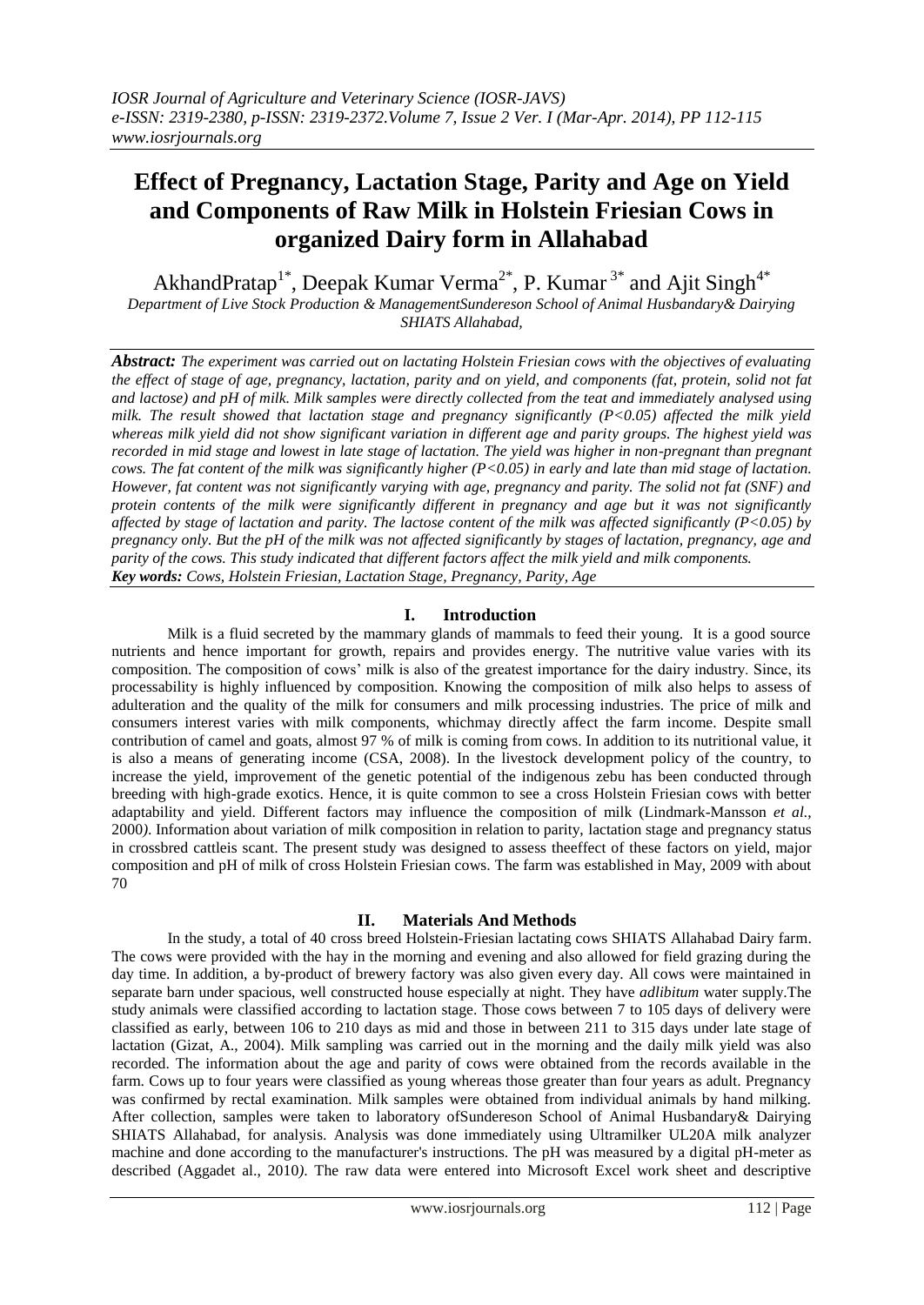statistics were calculated in it. For the variables which require multistage sampling (pregnancy and lactation stage) paired t-test and repeated measure analysis of variance were used. For the variables that didn't require multistage sampling (age and parity) independent t-test was used for comparison. All statistical analyses were done using the SPSS version 17 software package. Probability (*P*) value less than 0.05 was used to determine the level of significance. mid stage of lactation (7.17 L/d) followed by the early

## **III. Results And Discussion**

In table-1 the mean milk yield was 6.82 and 6.49 L/d in young and adult cows, respectively. However, there was no statistically significant difference between the two age groups. The protein and SNF components of the milk were significantly lower (P<0.05) in young than adult cows. However, significant difference was not observed in fat, lactose and pH of the milk between age groups. In table-2the mean milk yields per day in nonpregnant and pregnant cows were 6.69 and 5.52 litres, respectively and the variation was statistically significant  $(P< 0.05)$ .

Table 1: The mean in milk yield and the major components in young and adult cows

| Age              |                  |                  |  |
|------------------|------------------|------------------|--|
| Particulars      | Young            | Adult            |  |
| Milk yield, L/d  | $6.72 \pm 1.97$  | $6.29 \pm 2.14$  |  |
| SNF, %           | $8.62 \pm 0.55$  | $8.77 \pm 0.52$  |  |
| Fat, %           | $3.91 \pm 1.35$  | $4.16 \pm 1.17$  |  |
| Total protein, % | $3.28 \pm 0.22$  | $3.37 \pm 0.33$  |  |
| Density          | $28.59 \pm 2.93$ | $28.24 \pm 2.57$ |  |
| Lactose %        | $4.76 \pm 0.43$  | $4.97 \pm 0.53$  |  |
| pH               | $6.55 \pm 0.21$  | $6.63 \pm 0.21$  |  |

#### Mean  $\pm$  standard deviation (SD)

Table 2: The mean in milk yield and the major components in non- pregnant and pregnant cows

| Pregnancy        |                  |                  |  |
|------------------|------------------|------------------|--|
| Components       | Non-pregnant     | Pregnant         |  |
| Milk yield, L/d  | $6.69 \pm 1.49$  | $5.52 \pm 1.33$  |  |
| SNF, %           | $8.61 \pm 0.81$  | $8.91 \pm 0.69$  |  |
| Fat, %           | $3.41 \pm 1.62$  | $3.47 \pm 1.56$  |  |
| Total protein, % | $3.34 \pm 0.74$  | $3.50 \pm 0.32$  |  |
| Density          | $27.73 \pm 3.21$ | $28.50 \pm 3.01$ |  |
| Lactose %        | $4.85 \pm 0.44$  | $5.03 \pm 0.57$  |  |
| pH               | $6.60 \pm 0.21$  | $6.63 \pm 0.16$  |  |

### Mean  $\pm$  standard deviation (SD)

The protein, SNF and lactose components of the milk were significantly lower  $(P< 0.05)$  in non-pregnant than pregnant cows. However, significant difference was not observed in fat composition and pH of the milk. In table-3Lactation stage significantly (P<0.05) affected the milk yield. The highest yield was recorded in period (6.81 L/d) and lastly in late of lactation (5.48 L/d). The fat content of the milk was statistically different (P<0.05) in three stages of lactation. It was higher in early and late stages than mid stage of lactation. But no difference was observed in SNF, protein, lactose and pH of the milk. In table-4 cows were divided into primiparous and multiparous based on the number of calving, it was found that average milk yield was 6.43 and 5.89 L/d in primiparous and multiparous cows, respectively. However, it was not statistically significant. The major components (fat, SNF, protein and lactose) and pH of the milk were also not differing in primiparous and multiparous cows.

Table 3: Mean milk yield and the major components of milk in early, mid and late lactation stages

| Components       | Early lactation | Mid lactation    | Late lactation  |
|------------------|-----------------|------------------|-----------------|
| Milk yield, L/d  | $6.81 \pm 1.45$ | $7.17 \pm 0.05a$ | $5.48 \pm 0.05$ |
| SNF. %           | $8.77 \pm 1.39$ | $8.43 + 0.21$    | $8.12 + 1.07$   |
| Fat, %           | $4.46 + 1.44$   | $3.70 \pm 0.89$  | $4.46 + 1.44$   |
| Total protein, % | $3.55 + 1.43$   | $3.17+0.15$      | $3.33 \pm 0.16$ |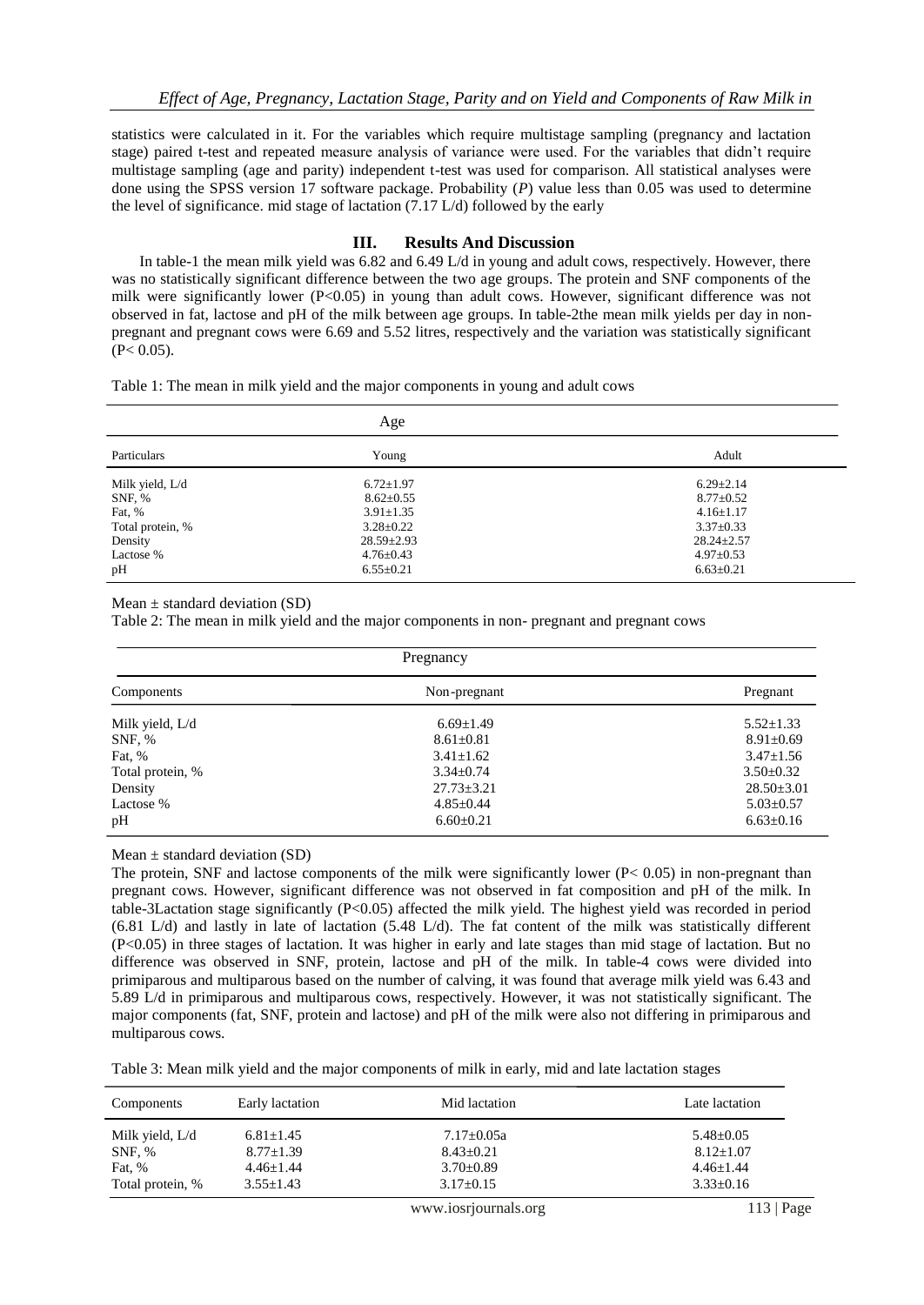| Density   | $27.42 + 3.60$ | $26.40+1.92$  | $26.51 + 2.81$ |
|-----------|----------------|---------------|----------------|
| Lactose % | $4.80 + 0.56$  | $4.68 + 0.41$ | $4.72+0.50$    |
| pH        | $6.62+0.17$    | $6.55+0.20$   | $6.73+0.16$    |

Mean  $\pm$  standard deviation (SD)

Table 4: The mean in milk yield and the major components in premiparous and multiparous cross Holstein Friesian cows

| Parity                                                                                |                                                                                                                                    |                                                                                                                                    |  |
|---------------------------------------------------------------------------------------|------------------------------------------------------------------------------------------------------------------------------------|------------------------------------------------------------------------------------------------------------------------------------|--|
| Components                                                                            | Primiparous                                                                                                                        | Multiparous                                                                                                                        |  |
| Milk yield, L/d<br>SNF, %<br>Fat, %<br>Total protein, %<br>Density<br>Lactose %<br>pH | $6.43 \pm 1.39$<br>$8.38 \pm 0.31$<br>$3.61 \pm 0.75$<br>$3.23 \pm 0.14$<br>$26.90 \pm 1.63$<br>$4.71 \pm 0.30$<br>$6.58 \pm 0.20$ | $5.89 \pm 2.37$<br>$8.54 \pm 0.56$<br>$3.30 \pm 1.78$<br>$3.30 \pm 0.27$<br>$28.44 \pm 4.03$<br>$4.86 \pm 0.54$<br>$6.65 \pm 0.17$ |  |

Mean  $\pm$  standard deviation (SD)

A study on milk yield and milk composition is of most important to evaluate the milk production ability of milking animals. The present study described the effect of stages of lactation, age parity and pregnancy on milk yield and composition in dairy cows of Gondar University. The mean milk yield (5.48 to 7.17 L/d) in the farm was found to be much lower than that of pure Holstein Friesian cows (8.8 kg), (Metry *et al.,* 1994). But, it was better than the milk yield of local zebu cows (0.5-2 L/d) Tassew and Seifu, (2009). The occurrence of the peak milkyield at the mid of lactation in this study agrees with thereport of Mech*et al.* (2008) in buffaloes which stated thatmilk yield increased up to 90 days and remain high for awhile and then declines in late stage of lactation. Milk yield was also affected significantly by pregnancy. Thisresult agrees with the report of Akers (2002) who stated thatpregnancy has a negative effect on milk yield. A declinein milk yield with pregnancy in dairy buffaloes was alsoreported by Khan *et al. (*2011). This may be due to hormonalchanges, causing regression of the mammary gland and nutrient requirements of the foetus, reducing available nutrients for milk production (Bell et al., 1995). Milk yield did not showsignificant variation in different age and parity groups.This may be due to the fact that the farm is establishedonly two years ago that cows are fairly young and calving was not much. Fat content was lowest in mid lactation and significantly increased in early and late lactation stages. The influence of lactation stage on goat milk fat was also reported by Bhosale*et al. (2009)*. The finding in this study was inline with Stoop *et al.* (2009). However, the finding disagrees with the report of Bohmanova*et al.* (2009) who reported that fat content of the milk was lower especially in late stage of lactation. This may be due to differences in breed and other confounding factors between two studies. Unlike stage of lactation, fat content was not significantly varying between different age, pregnancy and parity groups. The solid not fat (SNF) and protein contents of the milk were significantly different in pregnancy and age. related with the general increments in anabolism of major nutrients. Equivalent to this finding were also observed by Casoli*et al*. (1989) and Dell'Aquila*et al*. () in sheep. However, SNF and protein contents of milk were not significantly affected by stage of lactation and parity. In this study, lactose was not significantly affected throughout the lactation stage. Lactose is the main determinant of milk volume. A close relationship between lactose synthesis and the amount of water drawn into milk makes lactose a stable milk component by Pollott (2004). The lactose content of the milk was affected significantly by pregnancy only; other factors didn't affect its composition in milk. Ash content was found to be the least variable of milk component unlike that reported in Fulani cows, West African Dwarf (WAD) does and WAD ewes in Nigeria (Ahamefule et al., 2003). pH did not vary significantly throughout the lactation period. In general, many factors besides nutrition and management can influence milk yield and composition. This is an important point to remember when evaluating the milk quality and in the improvement of milk yield and composition.

#### **References**

- [1]. CSA, 2008. Central Statistics Agency, 2008. Statistical 35(6): 375-380. Abstract, Addis Ababa, Ethiopia.
- [2]. Lindmark-Mansson, H., U. Svensson, M. Paulsson, G. Alden, B. Frank and G. Johnsson, 2000.
- [3]. Influence of milk components, somatic cells and supplemental zinc on milk processability. International Dairy Journal, 10: 423-433. [4]. MOA, 2003. Ministry of Agriculture, Budgeting and planning report, summary for North Gondar zone, 2003, Addis Ababa, Ethiopia.
- [5]. Gizat, A., 2004. A cross-sectional study of bovine mastitis in and around Bahirdar and antibiotic resistance patterns of major pathogens. MSc Thesis, Faculty of Veterinary Medicine, Addis Ababa University, Debrezeit, Ethiopia.